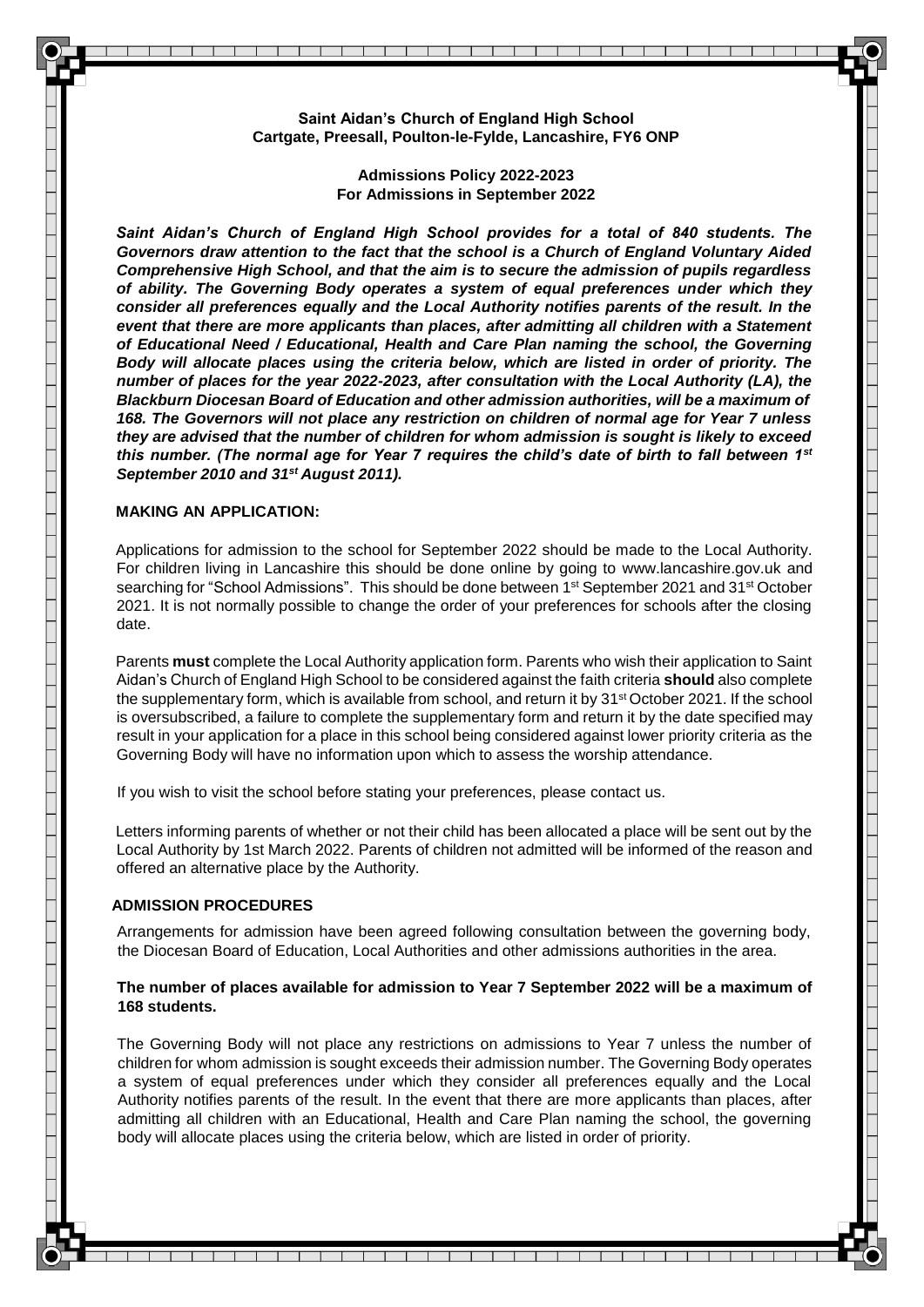## **A Children in public care and previously looked after children.**

This includes any "looked after child", "previously looked after children" and any child who was previously looked after but immediately after being looked after became subject to an adoption, residence or special guardianship order. 'Looked after' means that the child was (a) in the care of a local authority, or (b) being provided with accommodation by a local authority in the exercise of their social services functions. This criteria also includes looked after children and all previously looked after children who appear (to the admission authority) to have been in state care outside of England and ceased to be in state care as a result of being adopted.

## **B Children with special social or medical circumstances where these needs can onlybe met at this school.**

Professional supporting evidence from a professional, e.g. a doctor, psychologist, social worker, is essential if admission is to be made under the criterion for special medical or social circumstances, and such evidence must set out the particular reasons why the school in question is the most suitable school and the difficulties which would be caused if the child had to attend another school.

## **C Children whose parent/guardian lives within the ecclesiastical parishes of the foundation (Hambleton, Out Rawcliffe, Pilling, Preesall and Stalmine).**

(A map showing the boundaries is available in school)

The address used on the school's admission form must be the current one at the time of application. If the address changes subsequently, the parents should notify the school. Where the parents live at different addresses, the current-at-the-time-of-application, normal address of the child will be the one used. This will normally be the one where the child wakes up for the majority of Monday to Friday mornings. Parents may be asked to show evidence of the claim that is being made for the address, e.g. Child Benefit Statement, identity cards of various sorts showing the child's address as the one claimed. Where there is dispute about the correct address to use, the Governors reserve the right to make enquiries of any relevant third parties, e.g. the child's GP. For children of UK Service personnel and other Crown Servants returning to the area proof of the posting is all that is required.

## **D Children with a parent/guardian worshipping in a church in membership of Churches Together in England, the Free Churches Group, the Evangelical Alliance or the North West Partnership of Churches, or which is included on a list of other churches approved by the Governing Body.**

Membership of Churches Together in England will be as listed on website [www.cte.org.uk](http://www.cte.org.uk/) on 1st September 2021. Churches in membership of the equivalent bodies in Northern Ireland, Scotland and Wales are accepted. Membership of the Free Churches group, the Evangelical Alliance and the North West Partnership of Churches will be as listed on the websites [www.freechurches.org.uk,](http://www.freechurches.org.uk/) [www.eauk.org](http://www.eauk.org/) and [www.northwestpartnership.com](http://www.northwestpartnership.com/) on 1st September 2021. Other churches approved by the Governing Body are those which are on the list published in the Admissions section of the school website [www.st-aidans.lancs.sch.uk](http://www.st-aidans.lancs.sch.uk/) on 1 st September 2021.

'Parental worshipping' is taken to mean a minimum of fortnightly attendance at church for public worship by at least ONE parent for at least one year prior to 1st September 2021.

In the event that during the period specified for attendance at worship the church has been closed for public worship and has not provided alternative premises for that worship, the requirements of these admissions arrangements in relation to attendance will only apply to the period when the church or alternative premises have been available for public worship.

**The Governors will request confirmation of this from the relevant member of the clergy or church officer.**

*"Parent" is defined as the person with "parental responsibility".*

*E* **Children who have a sibling attending Saint Aidan's Church of England High School** *on the date of application and on the date of admission.*

In addition to natural brothers and sisters, for the purpose of this Admissions Policy 'siblings' includes half/step, foster and adopted brothers and sisters living at the same address.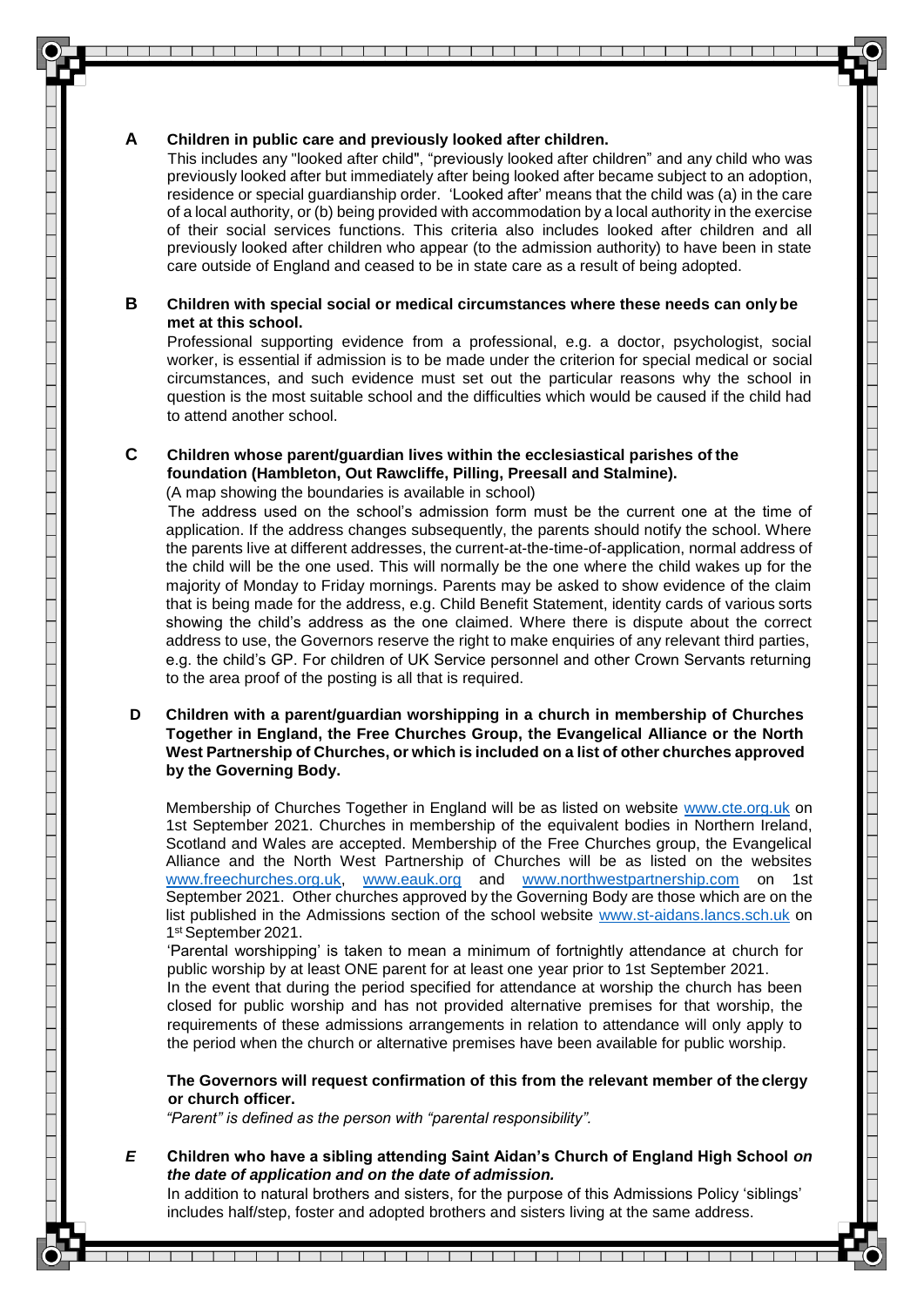**F Children of Staff employed by Saint Aidan's Church of England High School** This applies to all staff, full and part time, who are employed by Saint Aidan's on permanent contract of employment in either or both of the following circumstances:

a) where the member of staff has been employed at the school for two or more years at the time at which the application for admission to the school is made, and/or b) the member of staff is recruited to fill a vacant post for which there is a demonstrable skill shortage

## **G Other Children**

#### *Tie Break*

*Where there are more applicants for the available places within a category, then the distance from the main gate of the school to the Ordnance Survey address point for the home in a straight line will be used as the final determining factor, nearer addresses having priority over more distant ones. This address point is within the body of the property and usually located at its centre. Where applicants live across the River Wyre from the school distance will be measured to the centre of Shard Bridge or Cartford Bridge (whichever is the nearer), then the distance to the school added. Where the cut-off point is for addresses within the same building, then the single measure between address points will apply and the Local Authority's system of a random draw will determine which address(es) receive the offer(s).*

# **LATE APPLICATIONS FOR ADMISSION:**

Where there are extenuating circumstances for an application being received after the last date for applications, and it is before the Governors have established their list for pupils to be admitted, then it will be considered alongside all the others.

Otherwise, applications which are received after the last date will be considered after all the others, and placed on the waiting list in order according to the criteria.

# **WAITING LIST:**

Where we have more applications than places, the admissions criteria will be used. Children who are not admitted will have their name placed on a waiting list. The names on this waiting list will be in the order resulting from the application of the admissions criteria. Since the date of application cannot be a criterion for the order of names on the waiting list, late applicants for the school will be slotted into the order according to the extent to which they meet the criteria. Thus it is possible that a child who moves into the area later to have a higher priority than one who has been on the waiting list for some time. If a place becomes available within the admission number, the child whose name is at the top of the list will be offered a place. This is not dependent on whether an appeal has been submitted.

This waiting list will operate until 31<sup>st</sup> December of the relevant year.

# **NON-ROUTINE OR IN YEAR ADMISSIONS:**

It sometimes happens that a child needs to change school other than at the "normal" time; such admissions are known as non-routine or in-year admissions. Parents wishing their child to attend this school should arrange to visit the school. They will be provided with an application form once they have a definite local address. If there is a place in the appropriate class, then the Governors will arrange for the admission to take place. If there is no place, then the admissions committee will consider the application and information about how to appeal against the refusal will be provided.

> $\overline{\phantom{a}}$ ┰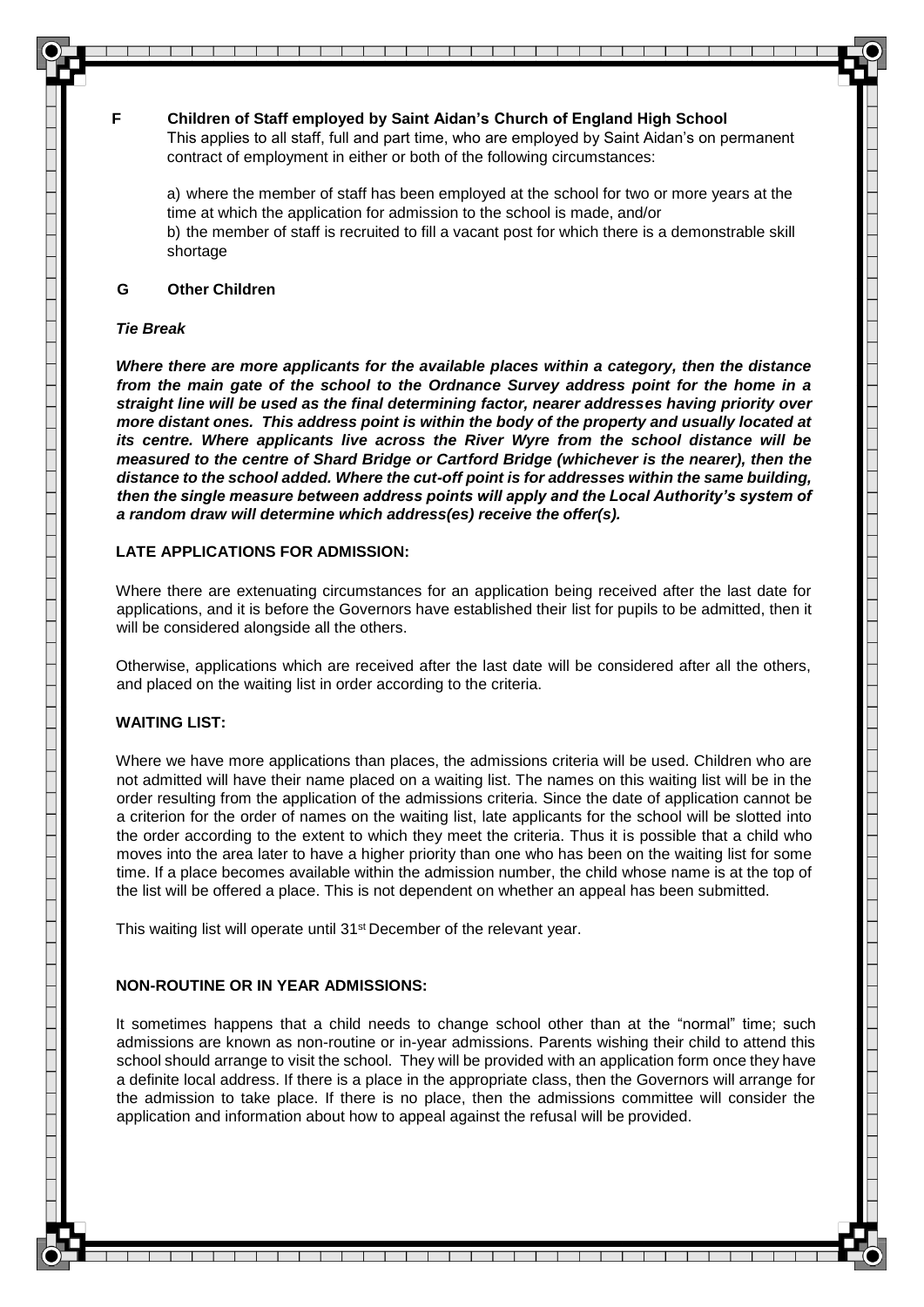## **APPEALS:**

Where the governors are unable to offer a place because the school is oversubscribed, parents have the right to appeal to an independent admission appeal panel, set up under the School Standards and Framework Act, 1998, as amended by the Education Act, 2002. **Parents should notify the admissions officer by 31st March 2022**. Parents will have the opportunity to submit their case to the panel in writing and also to attend in order to present their case. You will normally receive 14 days' notice of the place and time of the hearing.

Appeals which are received after the deadline will be slotted into the schedule where this is possible. There is no guarantee that this will happen and late appeals may be heard after the stipulated date at a second round of hearings. The schedule is subject to change depending upon the availability of appeal panel members, clerks, venues and the number of appeals for each school (which will vary year on year).

Please note that this right of appeal against the Governors' decision does not prevent you from making an appeal in respect of any other school.

Appeals for children moving into the area will not be considered until there is evidence of a permanent address, e.g. exchange of contracts or tenancy agreement with rent book.

Please note that you cannot re-appeal for a place at a school within the same school year unless there has been relevant, significant and material change in the family circumstances.

# **FRAUDULENT APPLICATIONS:**

Where the Governing Body discovers that a child has been awarded a place as the result of an intentionally misleading application from a parent (for example a false claim to residence in the catchment area or of involvement in a place of worship) which effectively denies a place to a child with a stronger claim, then the Governing Body is required to withdraw the offer of the place. The application will be considered afresh and a right of appeal offered if a place is refused.

## **TWINS:**

Where there are twins wanting admission and there is only a single place left within the admission number, then the Governing Body will exercise as much flexibility as possible. If only one place can be offered then parents will be advised to go to appeal for the other twin. If places for twins or all triplets, etc cannot be offered, the family will be advised accordingly. This may also apply to siblings who are in the same year group. If only a single place can be offered for twins, then the Local Authority's system for a random draw will decide which pupil receives an offer.

This policy shall be subject to annual review.

September 2021